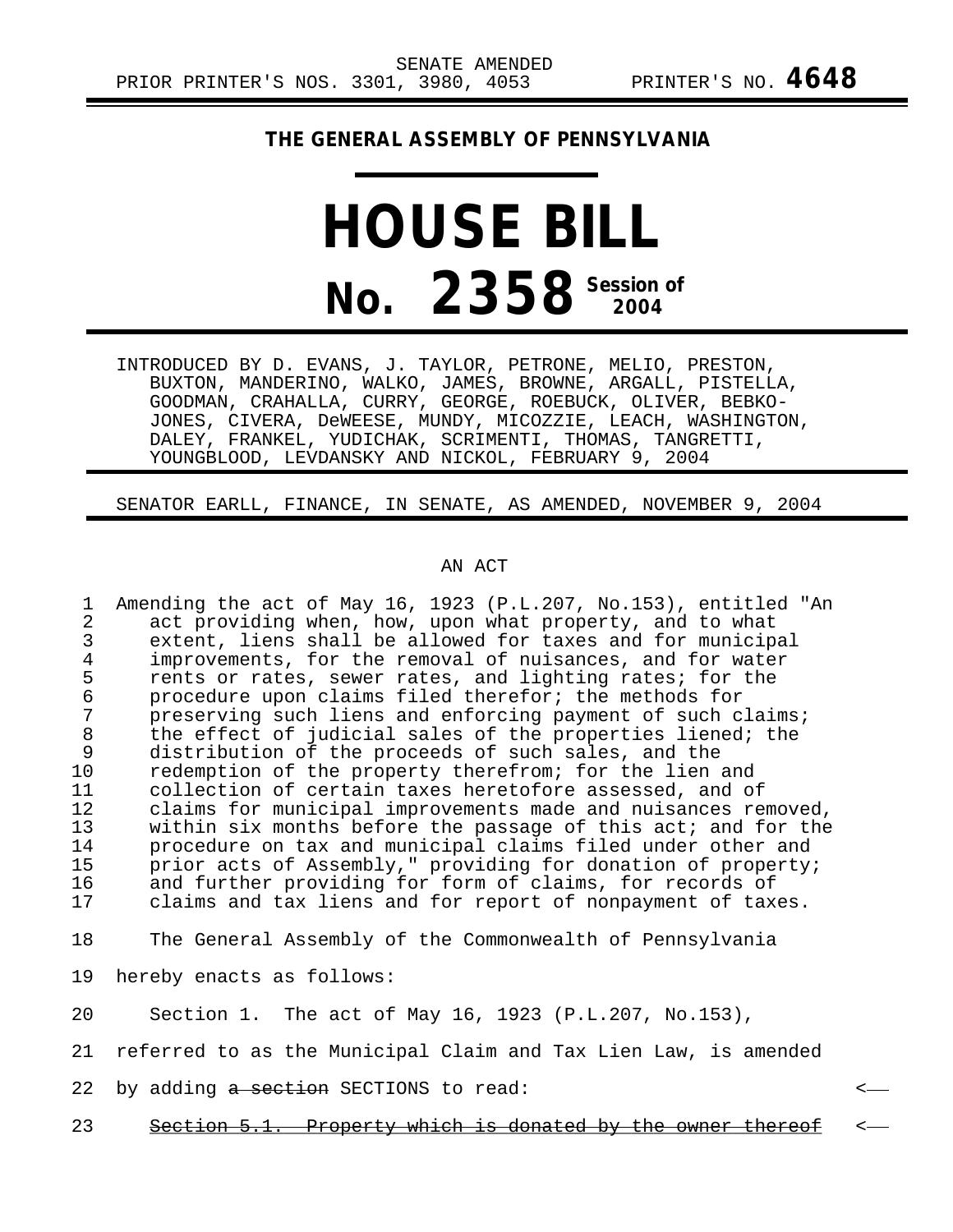1 to a county, city, borough, incorporated town, township 2 rule municipality, optional plan municipality, optional charter 3 municipality, or to a redevelopment authority thereof, shall be 4 exempt from claims for taxes. 5 SECTION 5.1. IF THE OWNER OF PROPERTY THAT IS SUBJECT TO A 6 CLAIM FOR TAXES DONATES THE PROPERTY TO A CITY, BOROUGH, 7 INCORPORATED TOWN, TOWNSHIP, HOME RULE MUNICIPALITY, OPTIONAL 8 PLAN MUNICIPALITY, OPTIONAL CHARTER MUNICIPALITY OR 9 REDEVELOPMENT AUTHORITY, THE CLAIM FOR TAXES AGAINST THE 10 PROPERTY SHALL BE DISCHARGED AND EXTINGUISHED. PROPERTY THAT HAS 11 BEEN DONATED IN ACCORDANCE WITH THIS SUBSECTION SHALL BE EXEMPT 12 FROM CLAIMS FOR TAXES DURING THE TIME THAT IT REMAINS IN THE 13 OWNERSHIP OF THE CITY, BOROUGH, INCORPORATED TOWN, TOWNSHIP, 14 HOME RULE MUNICIPALITY, OPTIONAL PLAN MUNICIPALITY, OPTIONAL 15 CHARTER MUNICIPALITY OR REDEVELOPMENT AUTHORITY TO WHICH IT WAS 16 DONATED. 17 SECTION 5.2. NOTWITHSTANDING ANY OTHER PROVISION OF LAW, AN 18 OWNER THAT DONATES PROPERTY IN ACCORDANCE WITH SECTION 5.1 SHALL 19 NOT BE PERSONALLY LIABLE FOR THE AMOUNT OF CLAIMS FOR TAXES 20 EXEMPTED OR EXTINGUISHED AS A RESULT OF THE DONATION. 21 Section 2. Section 9 of the act, amended August 14, 2003 22 (P.L.83, No.20), is amended to read: 23 Section 9. Claims for taxes, water rents or rates, lighting 24 rates, power rates, and sewer rates, must be filed in the court 25 of common pleas of the county in which the property is situated 26 unless the property is situate in the City of Philadelphia and 27 the taxes or rates do not exceed the maximum amount over which 28 the Municipal Court of Philadelphia has original jurisdiction,

29 in which event the claim must be filed in the Municipal Court of 30 Philadelphia. All such claims shall be filed on or before the

20040H2358B4648 - 2 -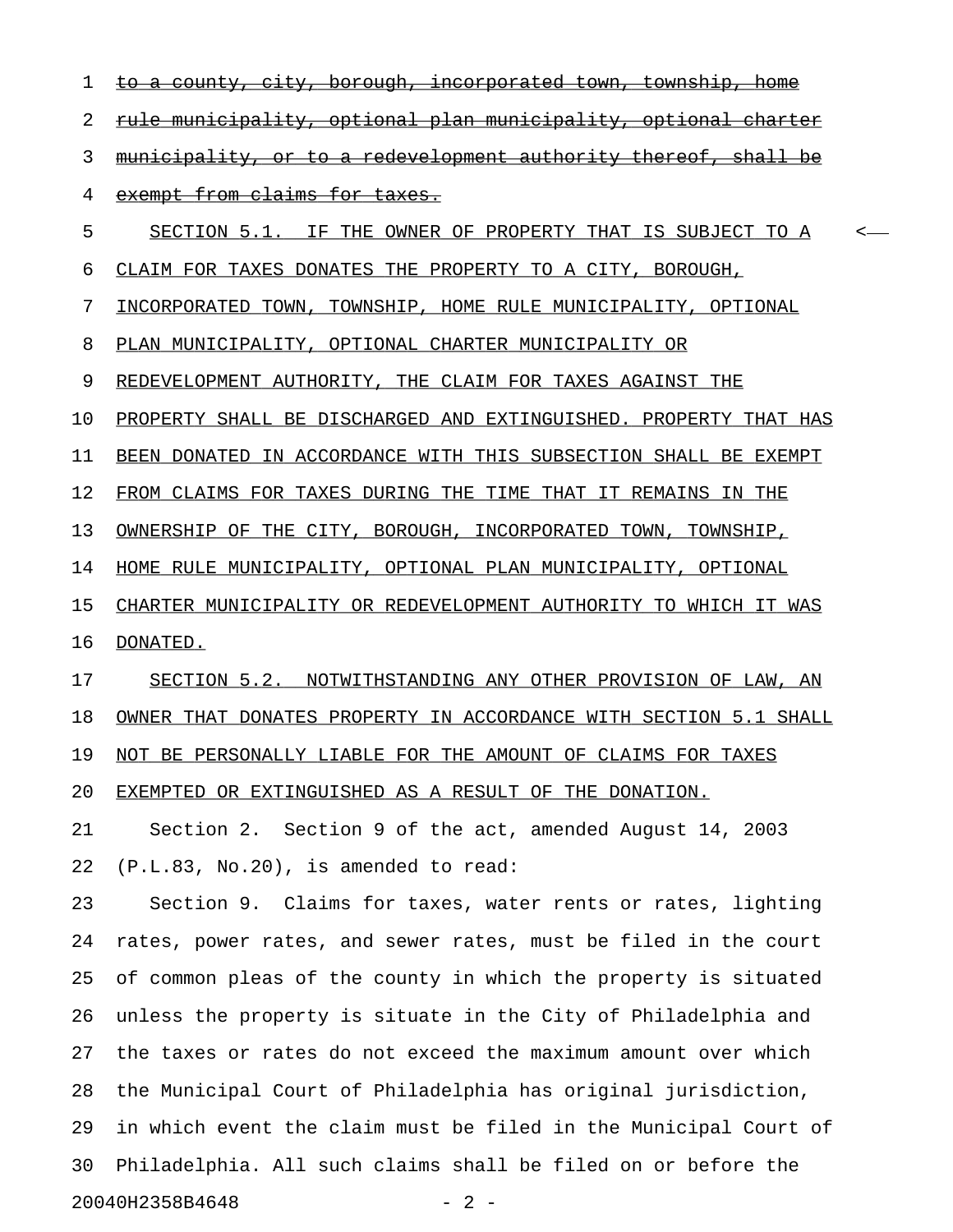1 last day of the third calendar year after that in which the 2 taxes or rates are first payable, except that in cities and 3 school districts of the first class claims for taxes and other 4 municipal claims, which have heretofore become liens pursuant to 5 the provisions of this act or which have been entered of record 6 as liens or which have been liened and revived, shall continue 7 and remain as liens for the period of twenty years from such 8 revival, entry or lien by operation of law, whichever shall have 9 last occurred; and other municipal claims must be filed in said 10 court of common pleas or the Municipal Court of Philadelphia 11 within six months from the time the work was done in front of 12 the particular property, where the charge against the property 13 is assessed or made at the time the work is authorized; within 14 six months after the completion of the improvement, where the 15 assessment is made by the municipality upon all the properties 16 after the completion of the improvement; and within six months 17 after confirmation by the court, where confirmation is required; 18 the certificate of the surveyor, engineer, or other officer 19 supervising the improvement, filed in the proper office, being 20 conclusive of the time of completion thereof, but he being 21 personally liable to anyone injured by any false statement 22 therein. Where a borough lies in more than one county, any such 23 claim filed by such borough may be filed in each of such 24 counties. In case the real estate benefited by the improvement 25 is sold before the municipal claim is filed, the date of 26 completion in said certificate shall determine the liability for 27 the payment of the claim as between buyer and seller, unless 28 otherwise agreed upon or as above set forth. A number of years' 29 taxes or rates of different kinds if payable to the same 30 plaintiff may be included in one claim. Interest as determined 20040H2358B4648 - 3 -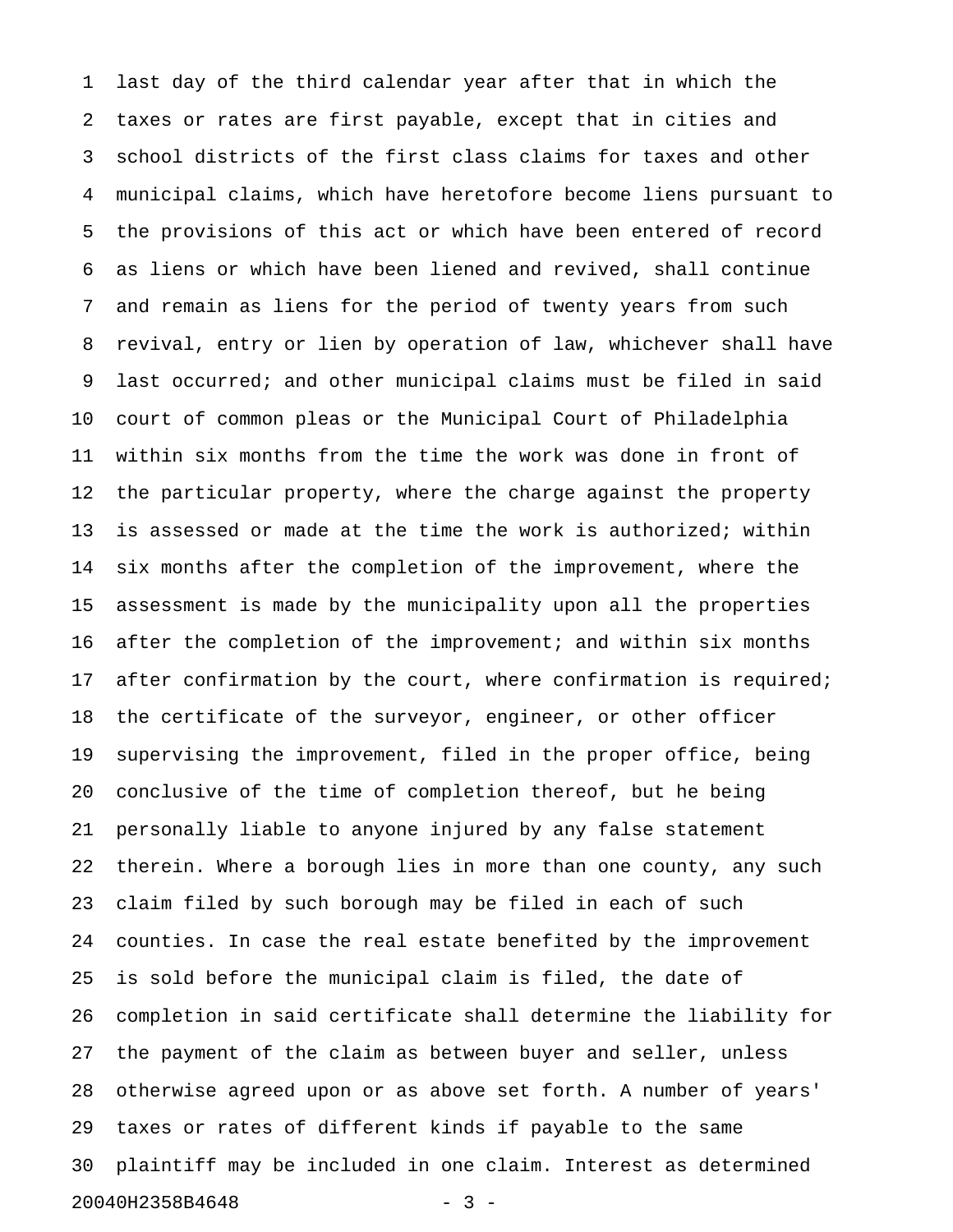1 by the municipality at a rate not to exceed ten per cent per 2 annum shall be collectible on all municipal claims from the date 3 of the completion of the work after it is filed as a lien, and 4 on claims for taxes, water rents or rates, lighting rates, or 5 sewer rates from the date of the filing of the lien therefor: 6 Provided, however, That after the effective date of this 7 amendatory act where municipal claims are filed arising out of a 8 municipal project which required the municipality to issue bonds 9 to finance the project interest shall be collectible on such 10 claims at the rate of interest of the bond issue or at the rate 11 of twelve per cent per annum, whichever is less. Where the 12 provisions of any other act relating to claims for taxes, water 13 rents or rates, lighting rates, power rates, sewer rents or 14 rates or for any other type of municipal claim or lien utilizes 15 the procedures provided in this act and where the provisions of 16 such other act establishes a different rate of interest for such 17 claims or liens, the maximum rate of interest of ten per cent 18 per annum as provided for in this section shall be applicable to 19 the claims and liens provided for under such other acts: 20 Provided, however, That after the effective date of this 21 amendatory act where municipal claims are filed arising out of a 22 municipal project which required the municipality to issue bonds 23 to finance the project interest shall be collectible on such 24 claims at the rate of interest of the bond issue or at the rate 25 of twelve per cent per annum, whichever is less. 26 Claims for taxes, water rents, or rates, lighting rates, 27 power rates and sewer rates may be in the form of written or

28 typewritten lists showing the names of the taxables, including 29 the name and last known address with its zip code of the owner

30 of each property against which a claim is being filed, and

20040H2358B4648 - 4 -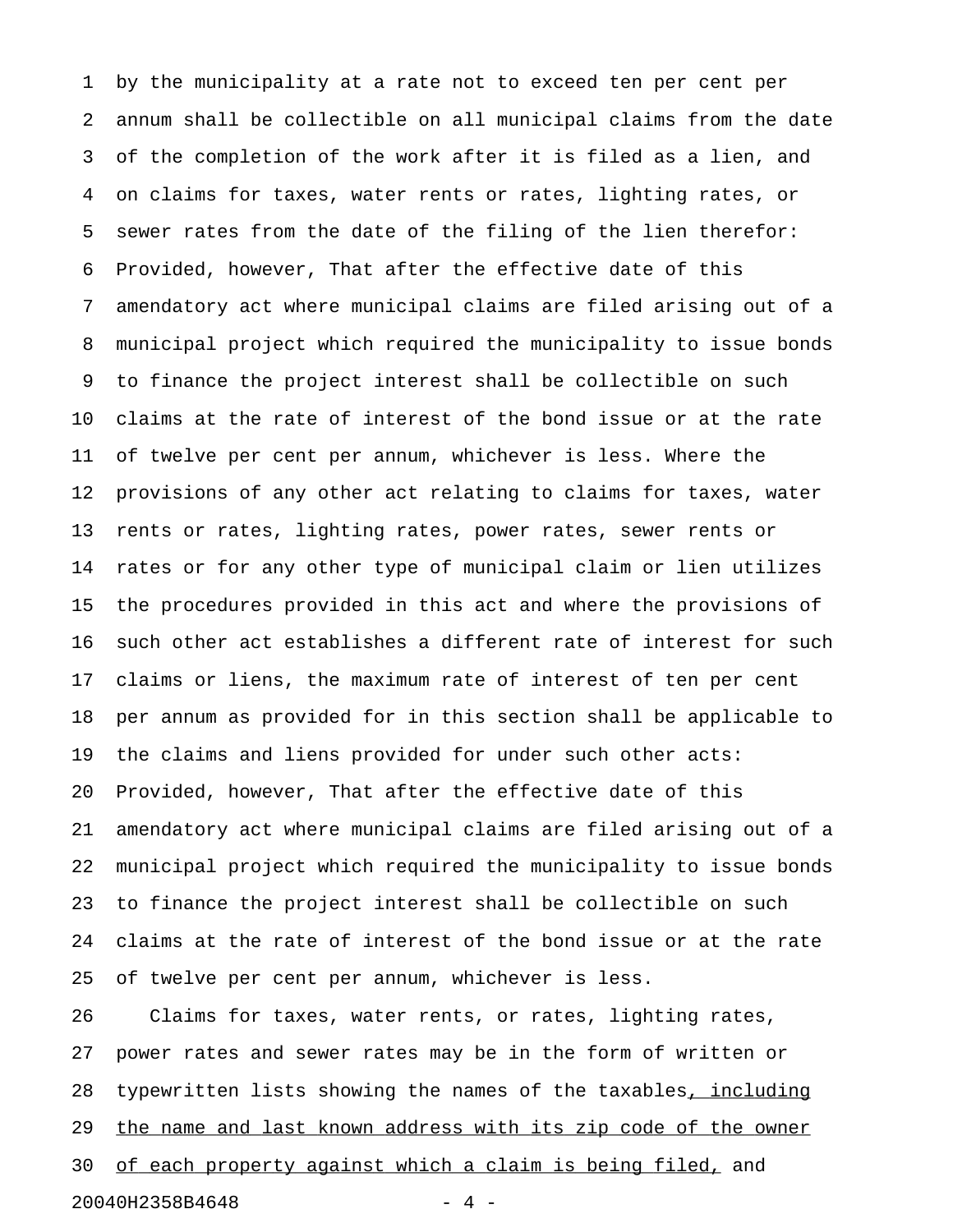1 descriptions of the properties against which said claims are 2 filed, together with the amount of the taxes due such 3 municipality. Such lists may be filed on behalf of a single 4 municipality, or they may cover the unpaid taxes due any two or 5 more municipalities whose taxes are collected by the same tax 6 collector, provided the amounts due each municipality are 7 separately shown. All tax claims, water rents, or rates, 8 lighting rates, power rates and sewer rates, heretofore filed in 9 such form, are hereby ratified, confirmed and made valid 10 subsisting liens as of the date of their original filing. 11 A number of years' taxes or rates of different kinds, if 12 payable to the same plaintiff, may be included in one claim. 13 Municipal claims shall likewise be filed within said period, 14 where any appeal is taken from the assessment for the recovery 15 of which such municipal claim is filed. In such case the lien 16 filed shall be in the form hereinafter provided, except that it 17 shall set forth the amount of the claim as an undetermined 18 amount, the amount thereof to be determined by the appeal taken 19 from the assessment upon which such municipal claim is based, 20 pending in a certain court (referring to the court and the 21 proceeding where such appeal is pending). Upon the filing of 22 such municipal claim, the claim shall be indexed by the 23 prothonotary upon the judgment index and upon the locality index 24 of the court, and the amount of the claim set forth therein as 25 an undetermined amount.

26 If final judgment is not obtained upon such appeal within 27 twenty years from the filing of such municipal claim, the 28 claimant in the lien shall, within such period of twenty years, 29 file a suggestion of nonpayment, in the form hereinafter set 30 forth, which shall have the effect of continuing the lien 20040H2358B4648 - 5 -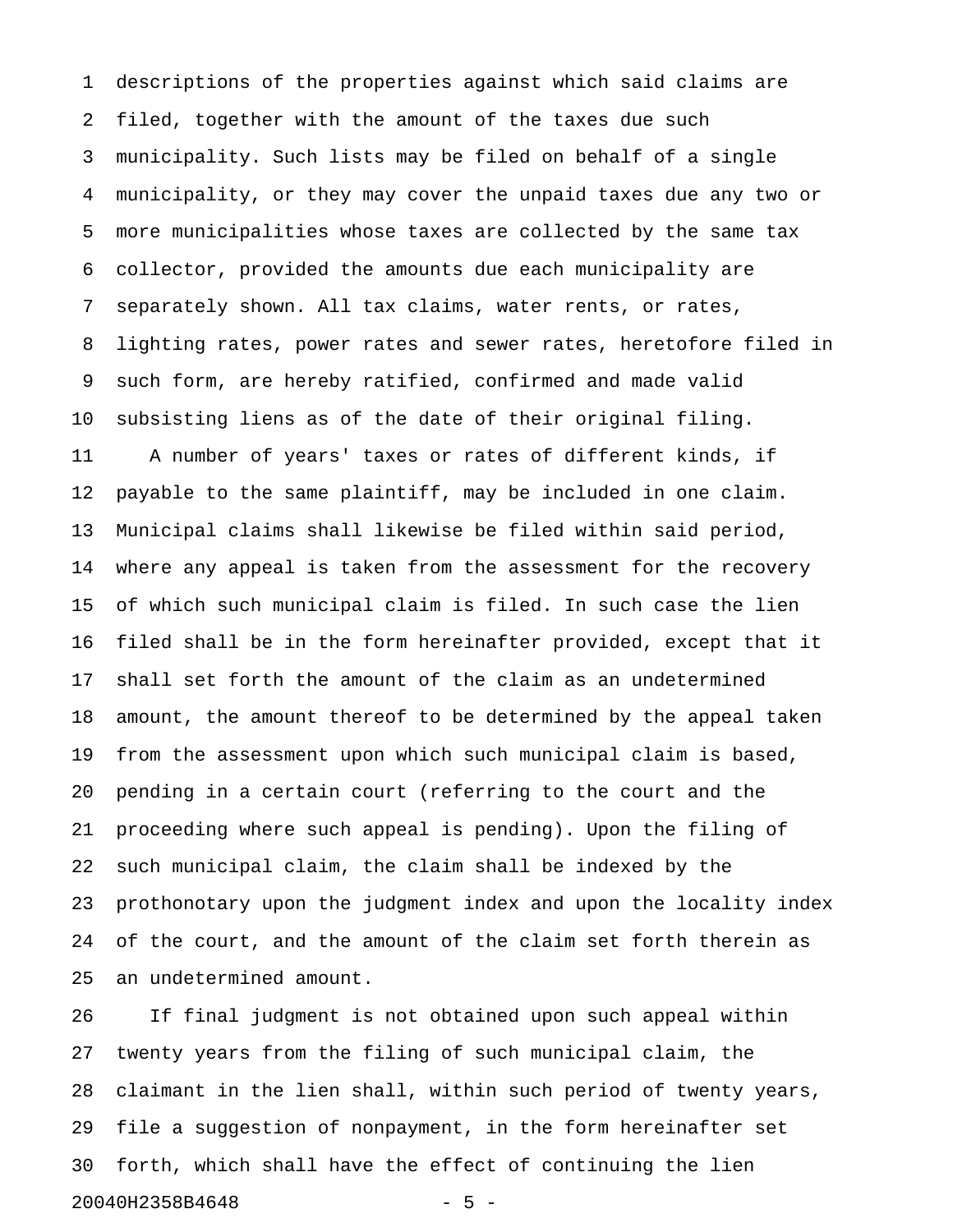1 thereof for a further period of twenty years from the date of 2 filing such suggestion, except that with respect to claims for 3 taxes and other municipal claims, in cities and school districts 4 of the first class, if final judgment is not obtained upon such 5 appeal within twenty years from the filing of such municipal 6 claims, the claimant in the lien shall, within such period of 7 twenty years, file a suggestion of nonpayment in the prescribed 8 form which shall have the effect of continuing the lien thereof 9 for a further period of twenty years from the date of filing 10 such suggestion. Such municipal claim shall be revived in a 11 similar manner during each recurring period of twenty years 12 thereafter, until final judgment is entered upon said appeal and 13 the undetermined amount of such municipal claim is fixed in the 14 manner hereinafter provided, except that with respect to claims 15 for taxes and other municipal claims, in cities and school 16 districts of the first class, such municipal claims shall be 17 revived in a similar manner during each recurring period of 18 twenty years thereafter until final judgment is entered upon 19 said appeal and the undetermined amount of such municipal claim 20 is fixed in the manner hereinafter provided.

21 When the final judgment is obtained upon such appeal, the 22 court in which said municipal claim is pending shall, upon the 23 petition of any interested party, make an order fixing the 24 undetermined amount claimed in such claim at the amount 25 determined by the final judgment upon said appeal, which shall 26 bear interest from the date of the verdict upon which final 27 judgment was entered, and thereafter the amount of said claim 28 shall be the sum thus fixed. Proceedings upon said municipal 29 claim thereafter shall be as in other cases.

30 Where, on final judgment upon said appeal, it appears that no 20040H2358B4648 - 6 -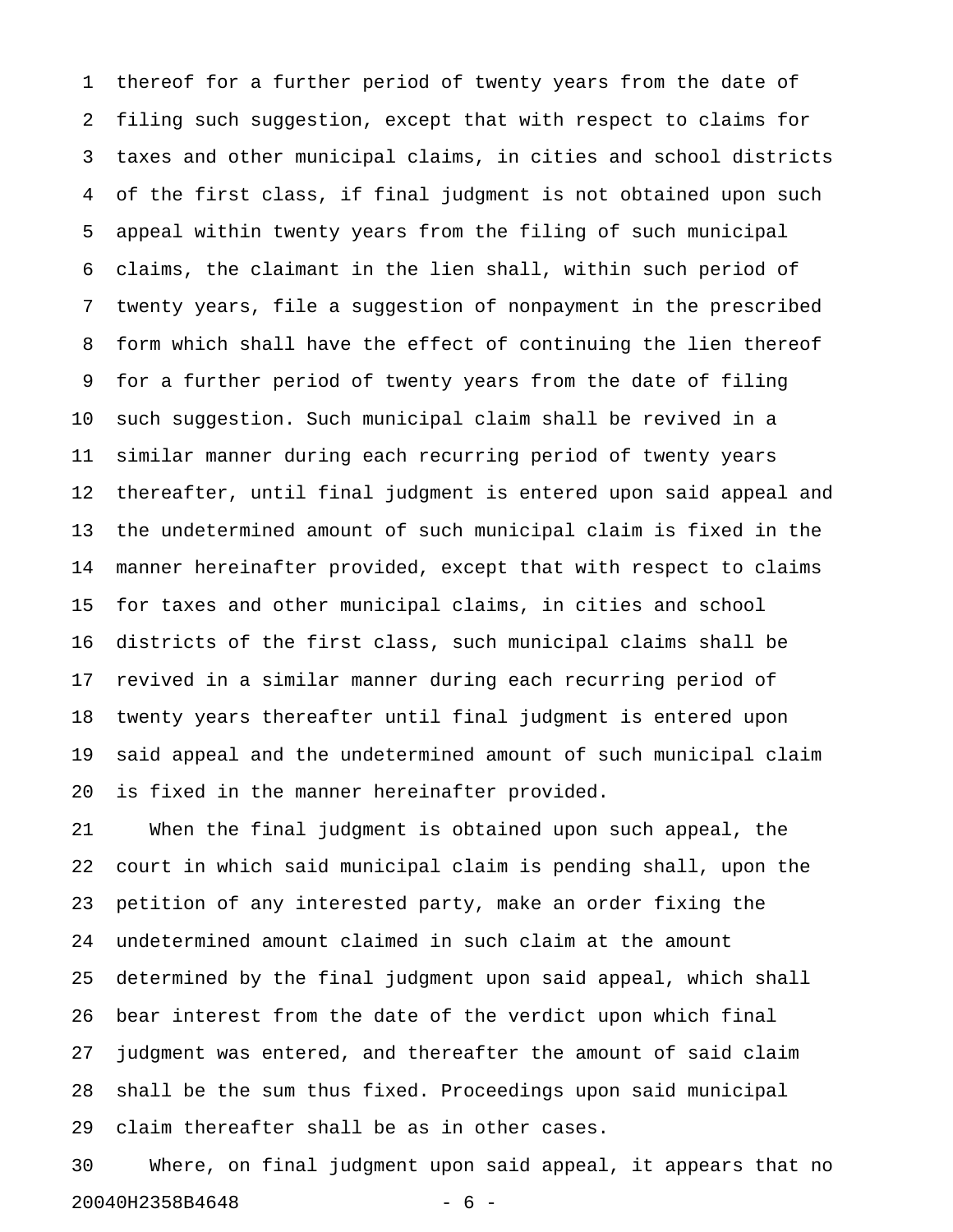1 amount is due upon the assessment for the recovery of which such 2 claim is filed, the court in which such municipal claim is 3 pending shall, upon the petition of any interested party, make 4 an order striking such municipal claim from the record, and 5 charge the costs upon such claim to the plaintiff in the claim 6 filed.

7 Where such appeal is discontinued, the court in which such 8 municipal claim is pending shall, upon the petition of any 9 interested party, make an order fixing the undetermined amount 10 claimed at the amount of the original assessment, which shall 11 bear interest from the date that such assessment was originally 12 payable, and thereafter the amount of such claim shall be the 13 sum thus fixed.

14 In counties of the second class and municipalities therein, 15 interest at the applicable per annum rate shall accrue monthly 16 on all taxes, tax claims and municipal claims on the first day 17 of the month for the entire month, or part thereof, in which the 18 taxes, tax claims or municipal claims are paid. Interest shall 19 not be paid on a per diem basis. In counties of the second 20 class, all county taxes after the same become delinquent, as 21 provided by law, shall include a penalty of five per centum for 22 such delinquency.

23 In counties of the second class, taxes and tax claims, when 24 collected, shall be paid into the county treasury for the use of 25 the county unless the taxes and tax claims are assigned, in 26 which event there is no requirement that the taxes and tax 27 claims collected by the assignee be paid into the county 28 treasury.

29 In counties of the second class, the county shall not be 30 required to advance or pay any fee to the prothonotary for the 20040H2358B4648 - 7 -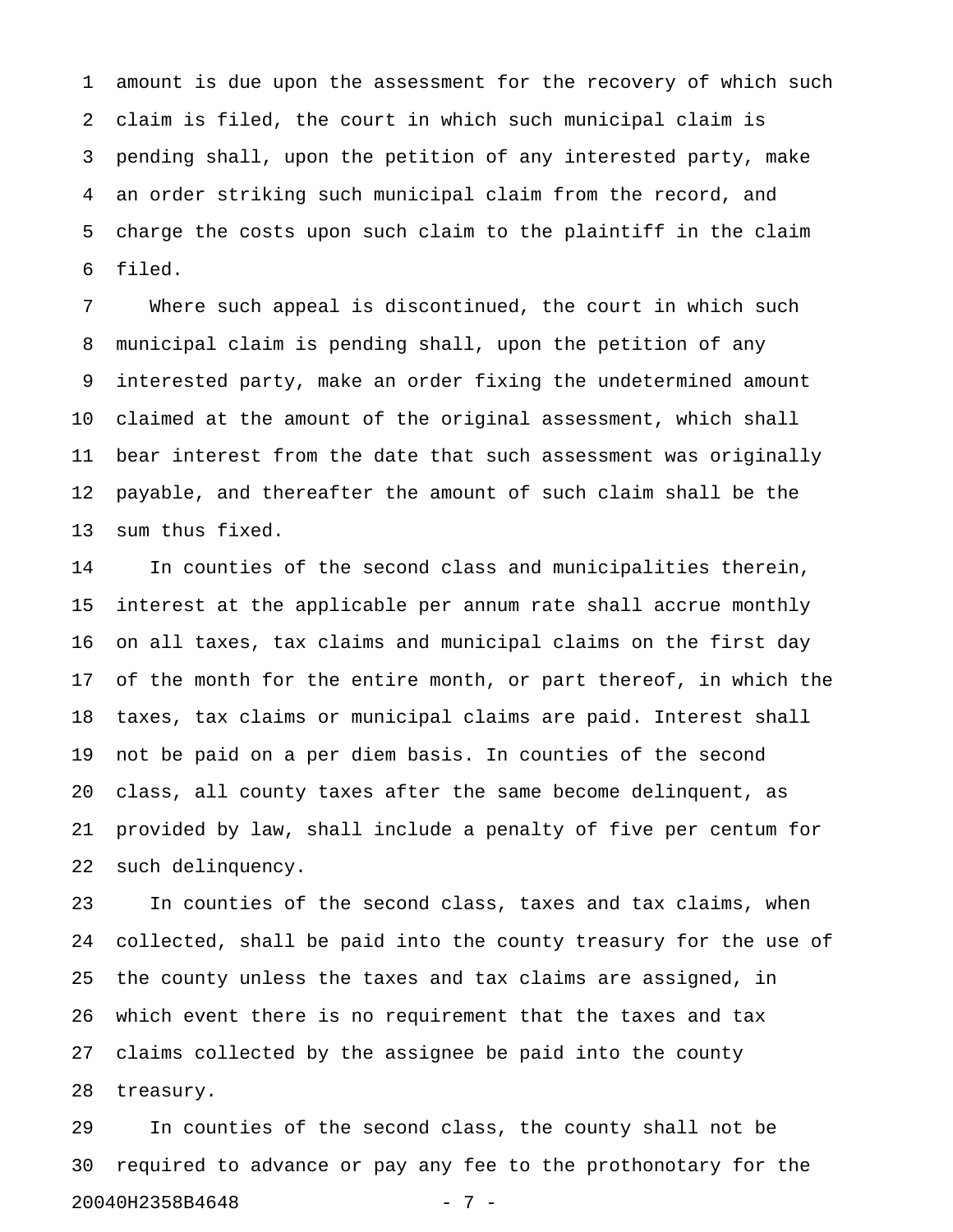1 filing of paper or electronic filing or performing any services 2 for the second class county relating to the filing, 3 satisfaction, assignment, transfer, revival, amendment, 4 enforcement and collection of taxes, tax claims and tax liens. 5 The prothonotary shall accept filings by or on behalf of the 6 second class county relating to the taxes, tax claims and tax 7 liens and note the cost for such service performed on the 8 docket, and the second class county, its employees, 9 representatives, agents and assigns shall thereafter collect 10 such fee as a cost as part of the taxes, tax claims and tax 11 liens. 12 Section 3. Section 10 of the act, amended January 14, 1952 13 (1951 P.L.2025, No.567), is amended to read: 14 Section 10. Said claim shall set forth: 15 1. The name of the municipality by which filed; 16 2. The name and last known address including its zip code of 17 the owner of the property against which it is filed; 18 3. A description of the property against which it is filed; 19 4. The authority under or by virtue of which the tax was 20 levied or the work was done; 21 5. The time for which the tax was levied, or the date on 22 which the work was completed in front of the particular property 23 against which the claim is filed; or the date of completion of 24 the improvement, where the assessment is made after completion; 25 or the date of confirmation by the court, where confirmation is 26 required done; 27 6. If filed to the use of a contractor, the date of, and

28 parties to, the contract for doing said work; and 29 7. In other than tax claims, the kind and character of the 30 work done for which the claim is filed, and, if the work be such 20040H2358B4648 - 8 -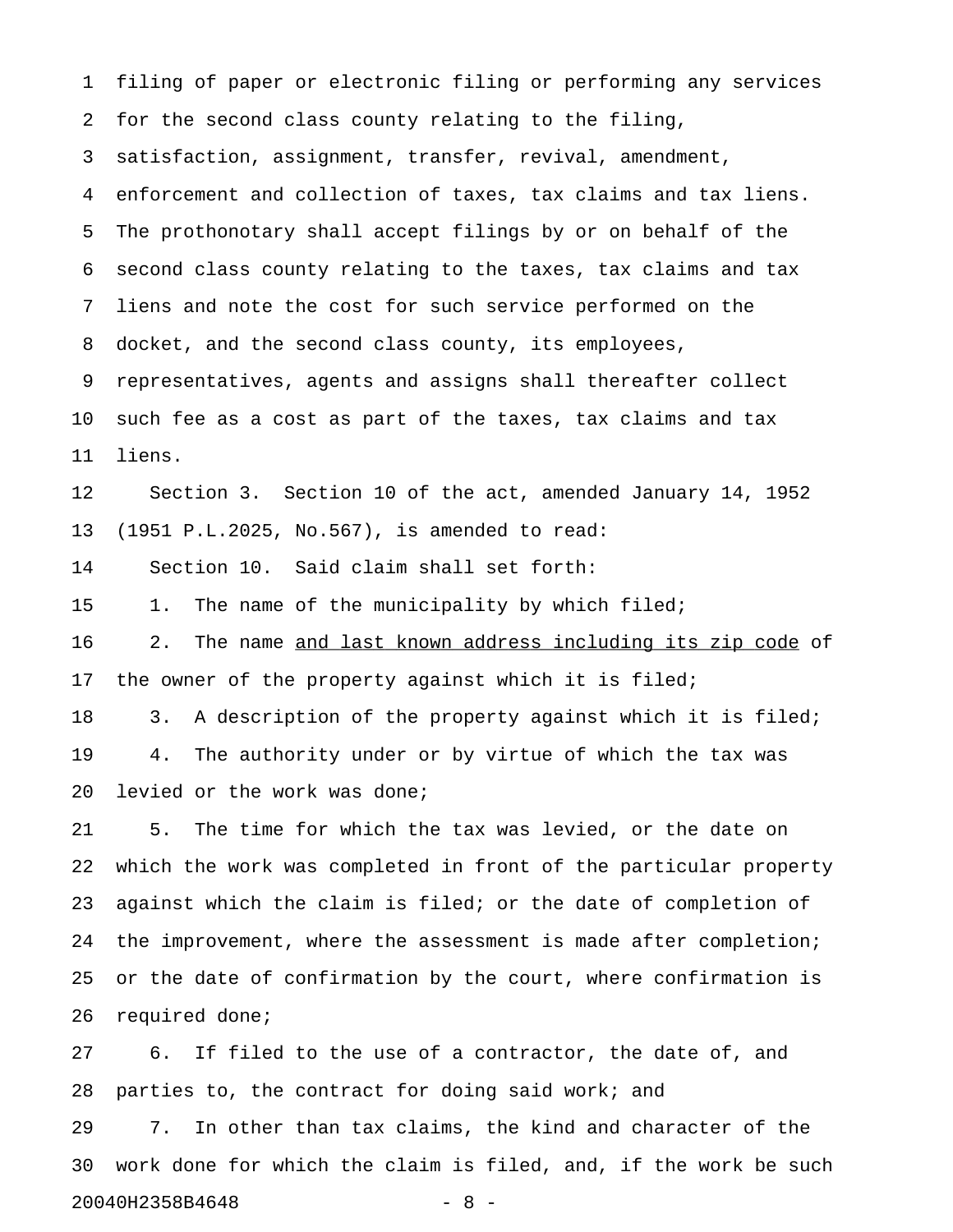1 as to require previous notice to the owner to do it, when and 2 how such notice was given.

3 Said claim shall be signed by, or have stamped thereon a 4 facsimile signature of, the solicitor or chief executive officer 5 of the claimant, or the chief of its delinquent tax bureau, 6 except that, in counties of the second class, said claim or 7 claims for county taxes, levies or assessments shall be signed 8 by, or have stamped thereon a facsimile signature of, the county 9 controller; and, in the case of a use-plaintiff, must be 10 accompanied by an affidavit that the facts therein set forth are 11 true to the best of his knowledge, information, and belief. 12 Section 4. Section 26 of the act is amended to read: 13 Section 26. (a) It shall be the duty of the prothonotaries 14 of the courts of common pleas to keep a locality index, in which 15 shall be entered all tax or municipal claims hereafter filed, 16 and, upon any written order therefor, they shall give a 17 certificate of search, showing all the claims filed against any 18 property. For so doing they shall receive the sum of twenty-five 19 cents, and five cents additional for each claim certified, and 20 no more.

21 (b) (1) In addition to the requirements of subsection (a), 22 the department or public official responsible for collection 23 of delinquent taxes in a city of the first class or other 24 municipality that utilizes this act for the collection of 25 delinquent taxes, or the county treasurer in a county of the 26 second class shall maintain as a public record a list of all 27 properties against which taxes were levied, the whole or any 28 part of which were due and payable in a prior year and which 29 remain unpaid. This list shall describe the property and 30 identify its location, provide the name and last known 20040H2358B4648 - 9 -